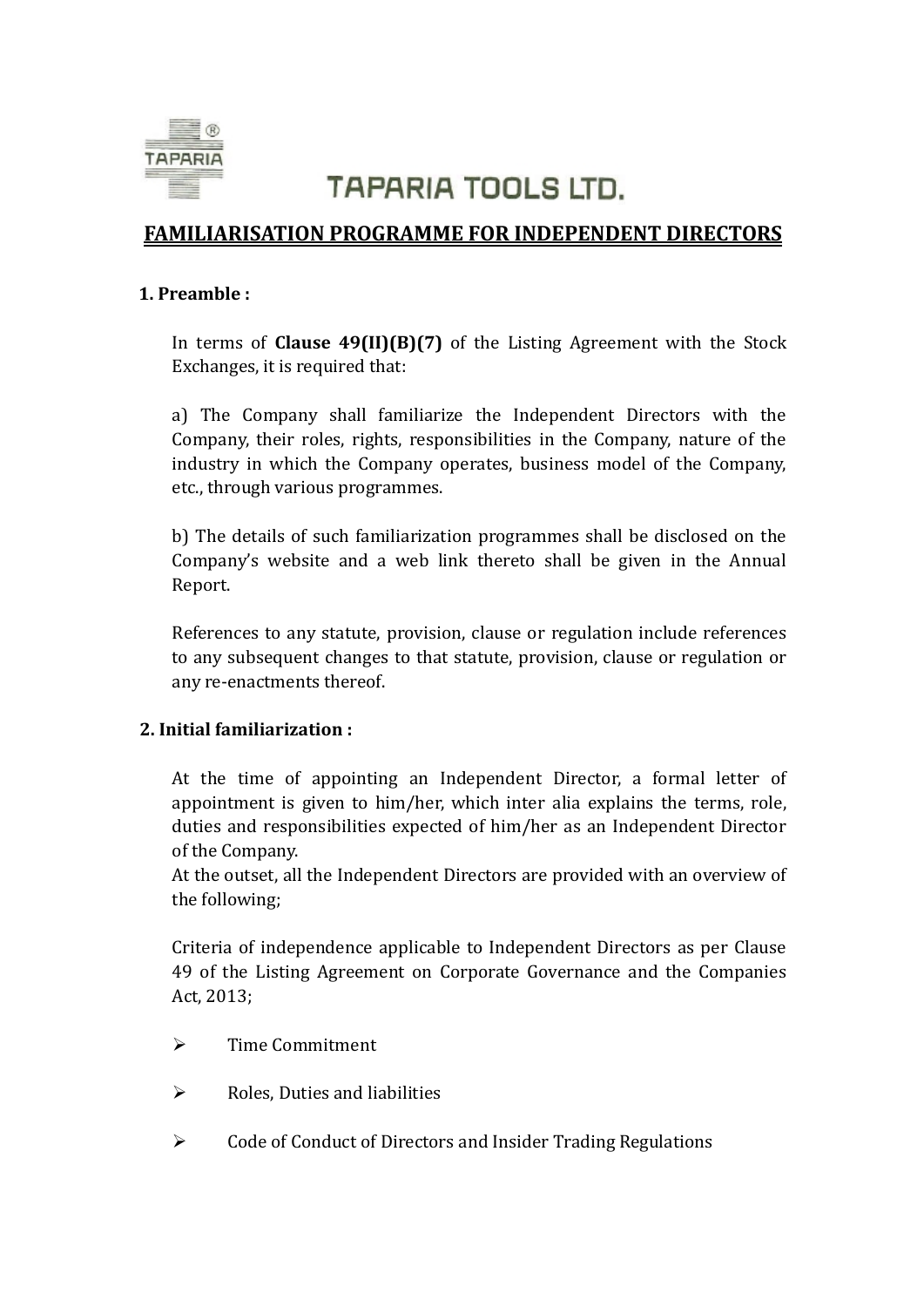- $\triangleright$  Performance Appraisal & Evaluation process:
- $\triangleright$  Disclosures and Business Interests,
- $\triangleright$  Term including Remuneration
- $\triangleright$  Policies inclusive of Vigil Mechanism Policy
- $\triangleright$  Risk Management Systems & Policies.

### **3. Ongoing familiarization** :

The Independent Directors are advised from time to time, of the compliances required from him/her under the Companies Act, 2013, Clause 49 of the Listing Agreement and other relevant regulations and requisite affirmations are taken with respect to the same. They are also familiarized with the Company's operations, set up, market shares, governance, internal control processes and other relevant information pertaining to the Company's business and the Company will continue to follow the same in order to enable the Independent Directors to understand and get updated on the business and operations of the Company on a continuous basis.

On an on-going basis, the Company, through its Managing Director &/or Whole time Director as well as other Senior Managerial Personnel, as required, conducts presentations/programs to familiarize the Independent Directors with the strategy, operations and functions of the Company.

Independent Directors have the freedom to interact with the Company's management and the senior leadership team of the Company. Presentations are made regularly to the Board of Directors / Audit Committee (AC) (minutes of AC and other Board Committees are circulated to the Board). This helps them to understand the Company's strategy, business model, operations, products, markets, organization structure, facilities, risk management and such other areas. Apart from this, they also have the freedom to interact independently with the Statutory Auditors, the Internal Auditors and external advisors as may be appointed from time to time.

Independent Directors are also free to meet separately without the presence of any management personnel and their meetings are conducted informally to enable the Independent Directors to discuss matters pertaining to the Company's affairs and put forth their combined views to the Board of Directors of the Company.

#### **4. Disclosure /Amendment :**